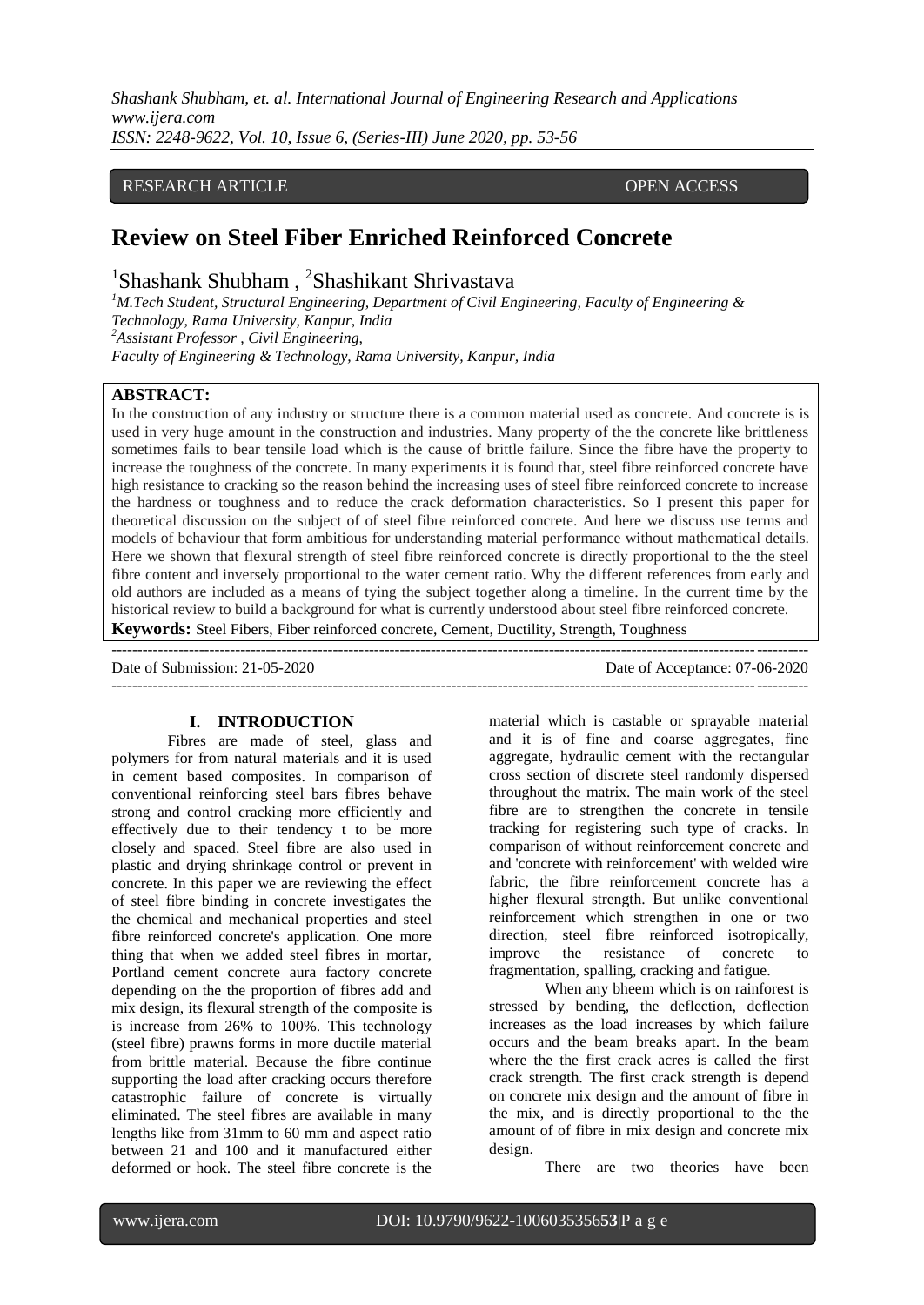proposed and to explain the strengthening mechanism. The first proposes the fibre are better to stop the propagation of micro cracks in the matrix. The second theory said that the strengthening mechanism of reinforcement fibre makes the bond between the fibre and the cement. By this it is shown that by the small loads microcracking of the cement matrix comes into existence. The steel fibres feel and extended across the the tracks. Show the bond between the fibre and cement matrix combined and steel fibre can carry the tensile load. One more bond strength is the surface area of the fibre. In many e variety of sizes the steel fibres can also been enhanced with the use of of deformed steel fibres.

## **1.1 Different Types ofFibers**

On the basis of modulus of elasticity there are two types of fibre in basic categories first one is soft intrusion. Those fibres having lower elastic modulus then the concrete mix is known as "soft intrusion". The second one is is "hard intrusion", in this there are those fibre which have higher elastic modulus than concrete mix. Some low elastic modulus fibres like glass, carbon and steel have higher elastic modulus than polypropylene, cement mortar matrix and vegetable fibres and we can improve the impact resistance of concrete but do not contribute so long in its flexural strength whereas high elastic modulus fibres simultaneously can improve both impact resistance as well as flexural. Fibres can be classified into three categories according to the origin of fibres, first one is metallic fibres (such as steel, stainless steel and carbon steel), the second one is mineral fibres (such as glass fibres and asbestos), and the third one is organic fibre. The organic fibre can be divided into two parts natural fibre and man-made fibres.

## **1.2 Reinforcement Mechanisms in Fiber Reinforced(FRC):**

In the cracks it is state when the fibres are wanted properly the fibre interacted at the level of macrocracks and feel this cracks and works as bridge this cracks that's why providing stress transfer that increase the strength, delay the coalescence and another that is delay the unstable growth. If the amount of the fibre is high then it will increase the the tensile strength of the the matrix. In increasing in in high fractional volume fibre composite resulting the tensile flexural strength of the matrix reports increases. When the tensile strength of the composite is is the collision and conversion of micro cracks to micro cracks filled with fibres depending on their length width and bonding characteristics will continue restrain

crack opening and crack growth by bridging macrocracks effectively. This macro crack reaching is the primary reinforcement mechanisms in the maturity of commercial fibre rain force concrete composites. The fibre bridging for post macro crack have increase by increasing the fibre reinforcement

## **II. LITERATUREREVIEW**

 **Er Gulzar Ahmad, Er kshipra Kapoor (2016) et al** Fthis research carried out test on steel fiber reinforced concrete to check the influence of fibers on strength of concrete. According to various research papers, it has been found that steel fibers give the maximum strength in comparison to glass and polypropylene fibers. Now a days there exists many reinforcement techniques for improving the strength of those materials which lacks load carrying and less durable capacity. Use of steel fiber to enhance the strength and reduce maintenance is an effective technology established in recent times. Fiber reinforced concrete has been successfully used in slabs on grade, shotcrete, architectural panels, precast products, offshore structures, structures in seismic regions, thin and thick repairs, crash barriers, footings, hydraulic structures and many other applications. The usefulness of fiber reinforced concrete in various Civil Engineering applications is thus indisputable. This review study is a trial of giving some highlights for inclusion of steel fibers especially in terms of using them with new types of concrete.

 **Dr.K.Vidhya (2017) et al** in this experimental it is shown that concrete is a relatively brittle material, when subjected to normal stresses and impact loads. As a result for these characteristics, plain concrete members could not support loads and tensile stresses that occurred, on concrete beams and slabs. Concrete members are reinforced with continuous reinforcing bars to withstand tensile stresses and compensate for the lack of ductility and strength. The addition of steel reinforcement significantly increases the strength of concrete, and results in concrete with homogenous tensile properties; however the development of micro cracks in concrete structures must be checked. The introduction of fibers is generally taken as a solution to develop concrete in view of enhancing its flexural and tensile strength. M40 grade of concrete are arrived with the following ingredients such as Cement, Fine aggregate, Coarse aggregate, Water, Steel fiber, Fly ash, Silica fumes and Superplasticizers. Then variables in this study include the steelfiber (Hooked end and crimpled) percentage in addition to the weight of cement. The Compressive strength,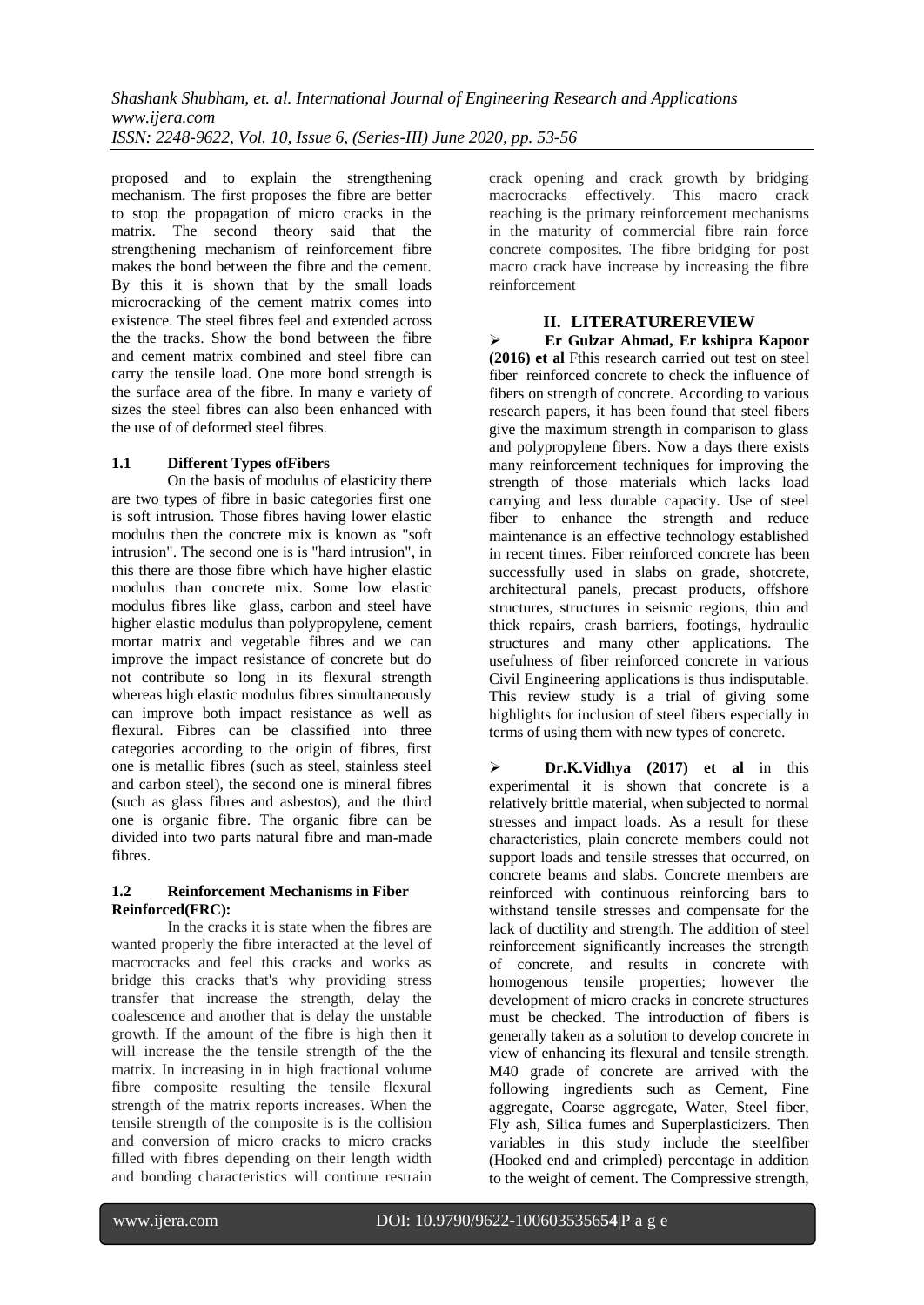tensile strength and flexural behavior of steel fiber reinforced concrete beam with the varying percentage of fiber of M40 grade of concrete.

 **Vasudev R, Dr. B G Vishnuram (2013) et al** this paper aims to have a comparative study between ordinary reinforced concrete and steel fiber reinforced concrete. The fibers which were used in the study were the turn fibers. They were the scraps from the lathe shops. Experimental investigations and analysis of results were conducted to study the compressive & tensile behaviour of composite concrete with varying percentage of such fibers added to it. The concrete mix adopted were M20 and M30with varying percentage offibers ranging from 0, 0.25, 0.5, 0.75 & 1%. On the analysis of test results the concrete with turn steel fibers had improved performanceas compared to the concrete with conventional steel fibers which were readily available in market. These sustainable improvements or modifications could be easily adopted by the common man in their regular constructions

 **Vikrant S Vairagade (2012) et al** this paper deals with Experimental investigation for M-20 grade of concrete to study the compressive strength, and tensile strength of steel fiber reinforced concrete (SFRC) containing fibers of 0% and 0.5% volume fraction of hook end Steel fibers of 50 and 53.85 aspect ratio were used. A result data obtained has been analyzed and compared with a control specimen (0% fiber). A relationship between Compressive strength vs. days, and tensile strength vs. days represented graphically. Result data clearly shows percentage increase in7 and 28 days Compressive strength and Tensile strength for M-20 Grade of Concrete.

 **Milind V Mohod (2012) et al** in this experimental investigation for M30 grade of concrete to study the compressive strength and tensile strength of steel fibers reinforced concrete containing fibers varied by 0.25%, 0.50%, 0.75% 1% 1.5% and 2% by volume of cement cubes of size 150mmX150mmX150mm to check the compressive strength and beams of size 500mmX100mmX100mm for checking flexural strength were casted. All the specimens were cured for the period OF 3, 7 and 28 days before crushing the result of fibers reinforced concrete 3 days, 7 days, and 28 days curing with varied percentage of fiber were studied and it has been found that there is significant strength improvement in steel fiber reinforced concrete. The optimum fiber content while studying the compressive strength of cube is

found to be 10% and 0.75% for flexural strength of the beam. Also it has been observed that with the increase in fiber content up to the optimum value increase the strength of concrete.

 **Prasad Karunakaran.R. (2017) et al**  This paper deals with experimental study on behaviour of steel fiber reinforced concrete for M25 grade having mix proportion of 1:1:2 with 0.44 water cement ratio to studythe Compressive strength, Split tensile strength, Flexural strength of steel fiber reinforced concrete (SFRC) containing fibers of 0.5% volume fraction of hook end Steel fibers of 50 aspect ratio were used. A result data obtained has been analyzed and relationship between Compressive strength, Split tensile strength, Flexural strength vs. days represented graphically.

Abdul Ghaffar (2014) et al this research is based on the investigation of the use of steel fibers in structural concrete to enhance the mechanical properties of concrete. The objective of the study was to determine and compare the differences in properties of concrete containing without fibers and concrete with fibers. This investigation was carried out using several tests, compressive test and flexural test. A total of eleven mix batches of concrete containing 0% to 5% with an interval of 0.5% by wt. of cement. "Hooked" steel fibers were tested to determine the enhancement of mechanical properties of concrete. The workability of concrete significantly reduced as the fiber dosage rate increases.

 **A.M. Shende (2012) et al** Critical investigation for M-40 grade of concrete having mix proportion 1:1.43:3.04 with water cement ratio 0.35 to study the compressive strength, flexural strength, Split tensile strength of steel fiber reinforced concrete (SFRC) containing fibers of 0%, 1%, 2% and 3% volume fraction of hook tain. Steel fibers of 50, 60 and 67 aspect ratio were used. A result data obtained has been analyzed and compared with a control specimen (0% fiber). A relationship between aspect ratio vs. Compressive strength, aspect ratio vs. flexural strength, aspect ratio vs. Split tensile strength represented graphically. Result data clearly shows percentage increase in 28 days Compressive strength, Flexural strength and Split Tensile strength for M-40 Grade of Concrete.

 **Pramod Kawde (2017) et al,** in this research it is shown thart ordinary cement concrete possesses very low tensile strength, limited ductility and less resistance to cracking. The